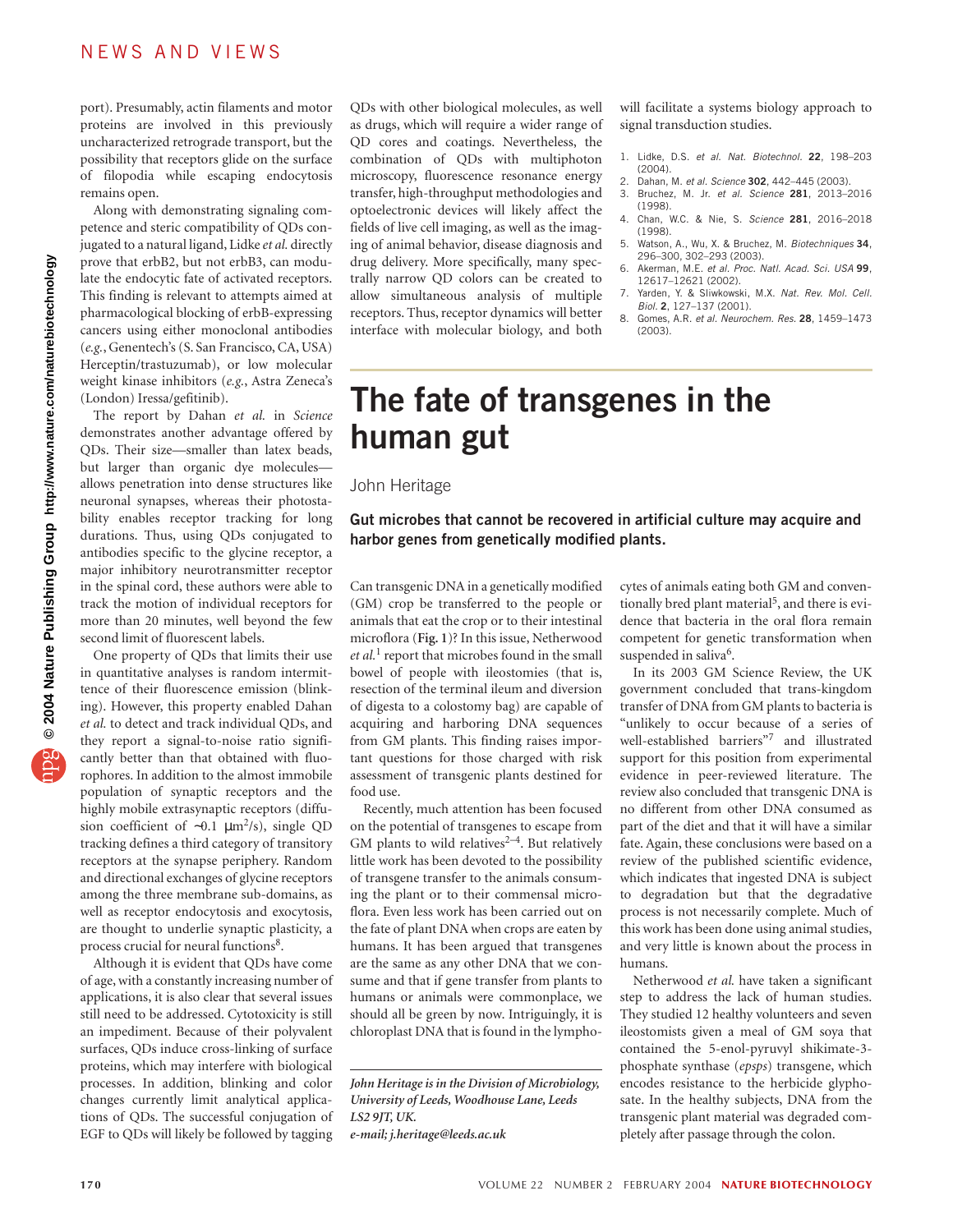## NEWS AND VIEWS



Interestingly, however, transgenic DNA sequences were recovered by PCR from the digesta of all seven ileostomists. In six of these subjects, a PCR product spanning the entire gene was detected. In one case, it was estimated that nearly 4% of the transgenic DNA in the test meal was recovered from the ileostomy fluid. Thus, quite large fragments of DNA can survive passage through the stomach—if shown only for people with a gastrointestinal pathology.

Ileostomists clearly may not be representative of the general population as they have suffered a disease requiring radical surgery. Nevertheless, they have been validated previously as a faithful model for studying other aspects of digestion. Further research will be needed to determine the relevance of the new results for the population at large.

Perhaps a more significant and puzzling finding of this work is evidence that transgenic DNA had crossed kingdom barriers from a GM plant source to intestinal microflora, even before the subjects' participation in the study. The transgenic sequences were not detected in the original samples of ileostomy fluid taken before consumption of the GM soya meal, but they could be detected at very low copy number once bacteria in these same samples were enriched through serial passage in Luria broth.

Great care was taken to avoid sample contamination; although contamination cannot be ruled out, the pattern of results makes this explanation unlikely. The *epsps* gene used in GM soya has a bacterial origin, but the sequence was modified to optimize expression in plants. Sequence analysis of the PCR products revealed that the target amplified from cultivated digesta was identical to the plant *epsps* gene rather than to its bacterial counterpart.

Microbiological experiments, including differential cultivation, provided good evidence that in all probability the bacterium harboring the transgenic *epsps* sequence is indifferent to the presence of oxygen in the culture medium and is dependent for its nutrition upon another organism present in the sample and subsequent liquid subcultures. Is it likely that a bacterium that cannot be isolated in pure culture is capable of acquiring transgenic DNA and harboring it through several passages in liquid culture, albeit at very low frequency? It should be remembered that conventional culture techniques cannot recover more than a tiny minority of the microbes in the gastrointestinal tract. We are only just beginning to learn how to characterize such organisms.

Netherwood *et al.* could have done more to characterize the putative trans-kingdom transfer. They do not report attempts to see

whether the transgenic DNA present in cultured digesta, and presumably found in the bacterium that will not grow in pure culture on a solid medium, was being expressed although no full-length genes were amplified from these samples This could have been accomplished with relative ease using RT-PCR.

There is also no description of the sequences flanking the *epsps* gene, so it is impossible to determine the context in which the PCR target is found in these cultures. Nevertheless, on balance, the data presented in the paper support the conclusion that gene flow from transgenic plants to the gut microflora does occur. Furthermore, because transfer events seem to have occurred in three of the seven subjects examined, it may be that trans-kingdom gene transfers are not as rare as suggested by the UK GM Science Review Panel<sup>7</sup>. This observation is significant, and it is imperative that the transfer events be characterized more fully, particularly with a view to understanding the stability in cultivated ileal digesta of plant transgenes and native genes, the context in which these genes are found and their ability to be expressed.

Should the findings of Netherwood *et al.* influence risk assessment of GM crops? I believe that the authors strike exactly the right position here. They propose that the gene transfer events from transgenic plants to gut